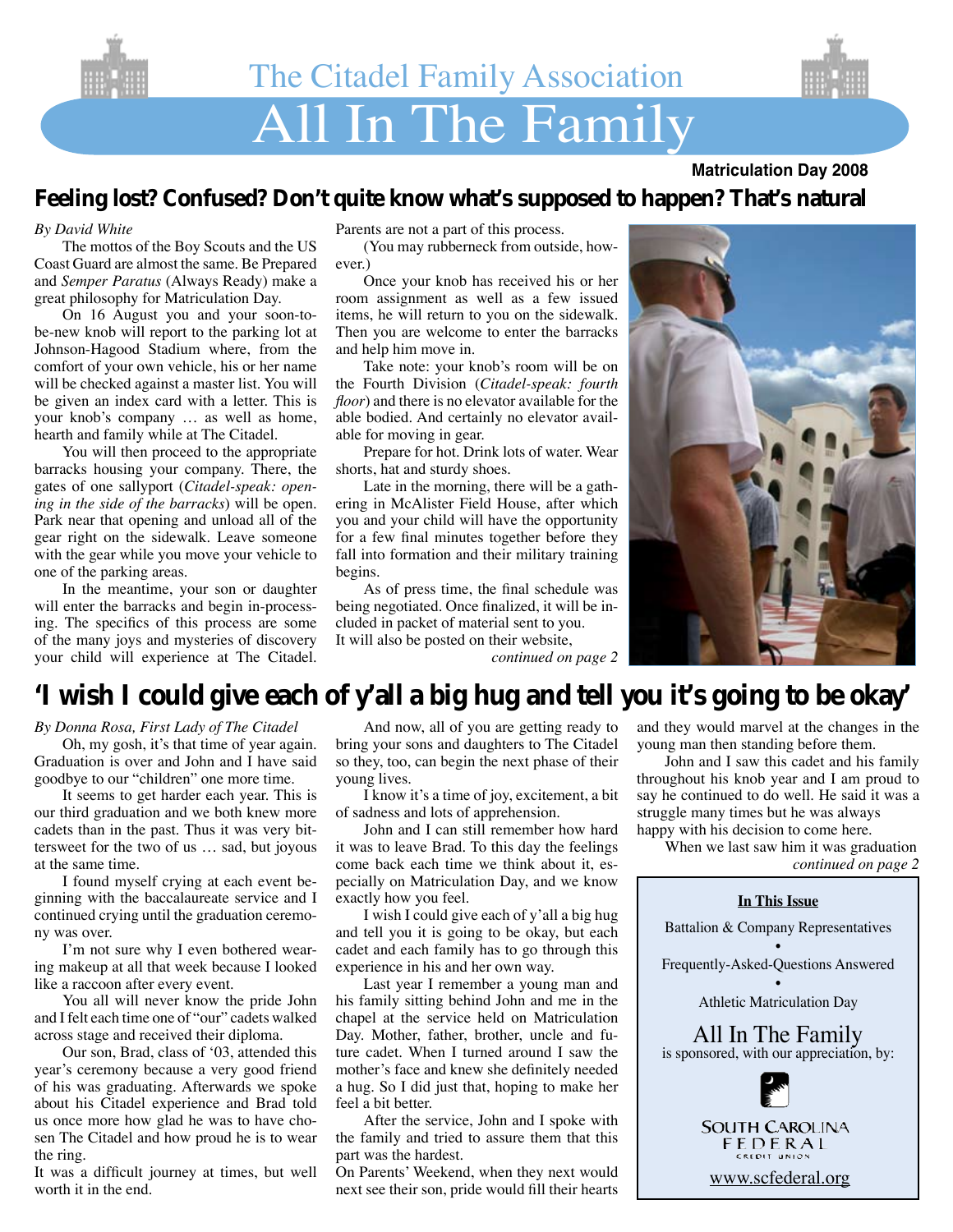# Battalion & Company Representatives

| Lou Ann Coleman 803-635-5290<br><b>First Battalion</b>                                        |              | colemanlouann@hotmail.com             |
|-----------------------------------------------------------------------------------------------|--------------|---------------------------------------|
| Alpha Buddy & Kathi Amaker                                                                    | 503-348-0983 | kamaker@csc.com                       |
| Jimmy & Karen Stegall                                                                         | 803-984-7831 | karenstegall@comporium.net            |
| Bravo Blake & Lynn Lalli                                                                      | 678-352-0562 | essertl@bellsouth.net                 |
| Rodney & Tina O'Sullivan                                                                      | 864-948-1558 | osullivant@bellsouth.net              |
| Charlie Chuck & Marty Jackson                                                                 | 843-886-4477 | mjacksondesigns@bellsouth.net         |
| Darlene & Jim Filan                                                                           | 908-850-1590 | dffilan@gmail.com                     |
| Delta Joyce Ishmael                                                                           | 843-556-8914 | ishmaejr@musc.edu                     |
| Jack & Maureen Boyle                                                                          | 631-277-1929 | jmmbpnc@gmail.com                     |
| <b>Second Battalion</b> Thomas & Susan Riegerix 636-458-1145 sundancers5@aol.com              |              |                                       |
| Echo David & Kathryn Sides                                                                    | 843-537-4402 | david@trueblueadvertising.net         |
| Cheri & Gerry Lutz                                                                            |              | CJLutz89@aol.com                      |
| F-Troop John & Kelly Burbage                                                                  | 843-766-4715 | jburbage2@comcst.net                  |
| Edward & Angela Czapala                                                                       | 843-764-0195 | czapalaa@bellsouth.net                |
| Golf Christ & Janie Mohler                                                                    | 843-522-9325 | premohler@iflc.net                    |
| Diana & Rick Kirkpatrick                                                                      | 843-216-8178 | diannak@danielislandmedia.net         |
| Hotel Mitch & Marianne Hardison                                                               | 919-418-9002 | mariannehardison@gmail.com            |
| Brent & Anne Godfrey                                                                          | 843-793-2234 | godfreybrent@yahoo.com                |
| <b>Band</b> Rick & Mary Happe                                                                 | 405-390-1189 | mbhappe@aol.com                       |
| Cory & Ginger Dunker                                                                          | 803-641-9947 | gdunker@aiken.k12.sc.us               |
|                                                                                               |              |                                       |
| <b>Third Battalion</b><br>Tim & Stacy Ribble                                                  | 843-571-7114 | ribbles@knology.net                   |
| <b>India</b> Matt & Teri Maresh                                                               | 919-427-7252 | Mandtmaresh@yahoo.com                 |
| Kilo Tom & Debbie Tapia                                                                       | 661-269-5040 | tdcttapia@aol.com                     |
| Richard & Tara Townes                                                                         | 843-953-5224 | richandtara@comcst.net                |
| Lima Debbie Breedin                                                                           | 864-268-5066 | debbie.breedin@scansourcesecurity.com |
| Marvin & Alison Hearl                                                                         | 864-718-7159 | alisonhear@aol.com                    |
| Mike Mark & Kathy Jagger                                                                      | 410-256-1925 | usnavygirl@comcast.net                |
| Tim & Stacy Ribble                                                                            | 843-571-7114 | ribbles@knology.net                   |
| Fourth Battalion James & Mary Game 843-607-2572<br>jg@rmgcpas.com                             |              |                                       |
| November Charlie & Linda Jenny                                                                | 864-297-4778 | cjenny@libertyagency.com              |
| Jerry & Vicky Shealy                                                                          | 803-732-4611 | intrex@bellsouth.net                  |
| <b>Oscar</b> Walt & Toni Williams                                                             | 865-560-9362 | toniknxyll@aol.com                    |
| Andy & Laurie Anderson                                                                        | 864-578-4669 | laurie.anderson@emcontechnologies.com |
| Romeo Ted & Penny Hayne                                                                       | 803-798-2242 | phayne@lex5.k12.sc.us                 |
| Joe & Doreen Formato                                                                          | 973-736-2507 | dformato@sseck.com                    |
| Tango Kirby & Roseanne Thompson                                                               | 404-636-4689 | roseannethompson@bellsouth.net        |
| Ken & Jane Mickelson                                                                          | 910-256-5763 | kenmickel@aol.com                     |
| <b>Regimental Support</b> James & Theresa Chamberlain 843-871-6127 chamberlain4@bellsouth.net |              |                                       |
| Papa Stovall & Jan Witte                                                                      | 843-553-5521 | switteZ@csuiv.edu                     |
| AnneMarie Zur                                                                                 | 843-832-5553 | annemariezur@hotmail.com              |
| Palmetto Battery Doug & Crystal DeWitt 770-297-5089<br>nineptch@aol.com                       |              |                                       |
| Jane & Fred Grosse                                                                            | 704-607-7075 | jgrosse@carolina.rr.com               |
|                                                                                               |              |                                       |

## **More than one Matriculation Day? Notified athletes to report 23 July**

 Did you know there's more than one Matriculation Day in a school year? While the majority of the class of 2012 will report on Saturday, August 16, there's a group of young adults who will have already experienced the infamous "left behind" feeling by then. Those are athletes scheduled to arrive at The Citadel on Wednesday, July 23.

Incoming knobs who have been notified that they are to be a part of Bulldog athletics will begin their Citadel experience early. The latest additions to the women's soccer and volleyball teams along with the new recruits for the Bulldog football squad will have their own Matriculation Day.

Fear not! The CFA will be on hand throughout

Athletic Matriculation, just as on August 16, to answer any questions. The Blue Shirt Brigade will be available to lend a hand and heart to the families of the newest Bulldogs.

 So, when the majority of the class of 2012 be-

gins to settle in, some of you will already have your knob look. Welcome aboard!

*Parents of athletes reporting early are invited and encouraged to attend the CFA Picnic on at The Joe, August 16. See you there!*





#### **Matriculation Day**

*continued from page 1*  week and I am proud to say he was wearing a big smile and gold stars on his collar … he had indeed done quite well his first year, as we knew he would. Thank heavens mother, father and cadet all survived their knob year.

 Even though it will be a difficult day for many of you, I can promise it really does get easier. Don't be afraid to let the tears flow as you say goodbye to your cadet. If I didn't cry when leaving Brad, he would have thought something was really wrong with me.

 Be sure to take lots of pictures on this day and each time you return. Keep the letters and emails your cadet sends you as well. It is such fun looking back from the beginning and seeing how far all of you have come since that first day you dropped off your prospective cadet. It's an amazing four years. Don't miss a minute.

 John and I are so happy to begin another year getting to know you and your families. We'll take good care of your sons and daughters, and we will be there with words of encouragement throughout the year. I will have a big hug ready if they need one.

 Please come by and say hello. We are easy to spot. John is the tall, good-looking one in the Air Force uniform and I am the one with the really big smile on my face because I have "my kids" back on campus again. It's going to be another great year.

*page 2*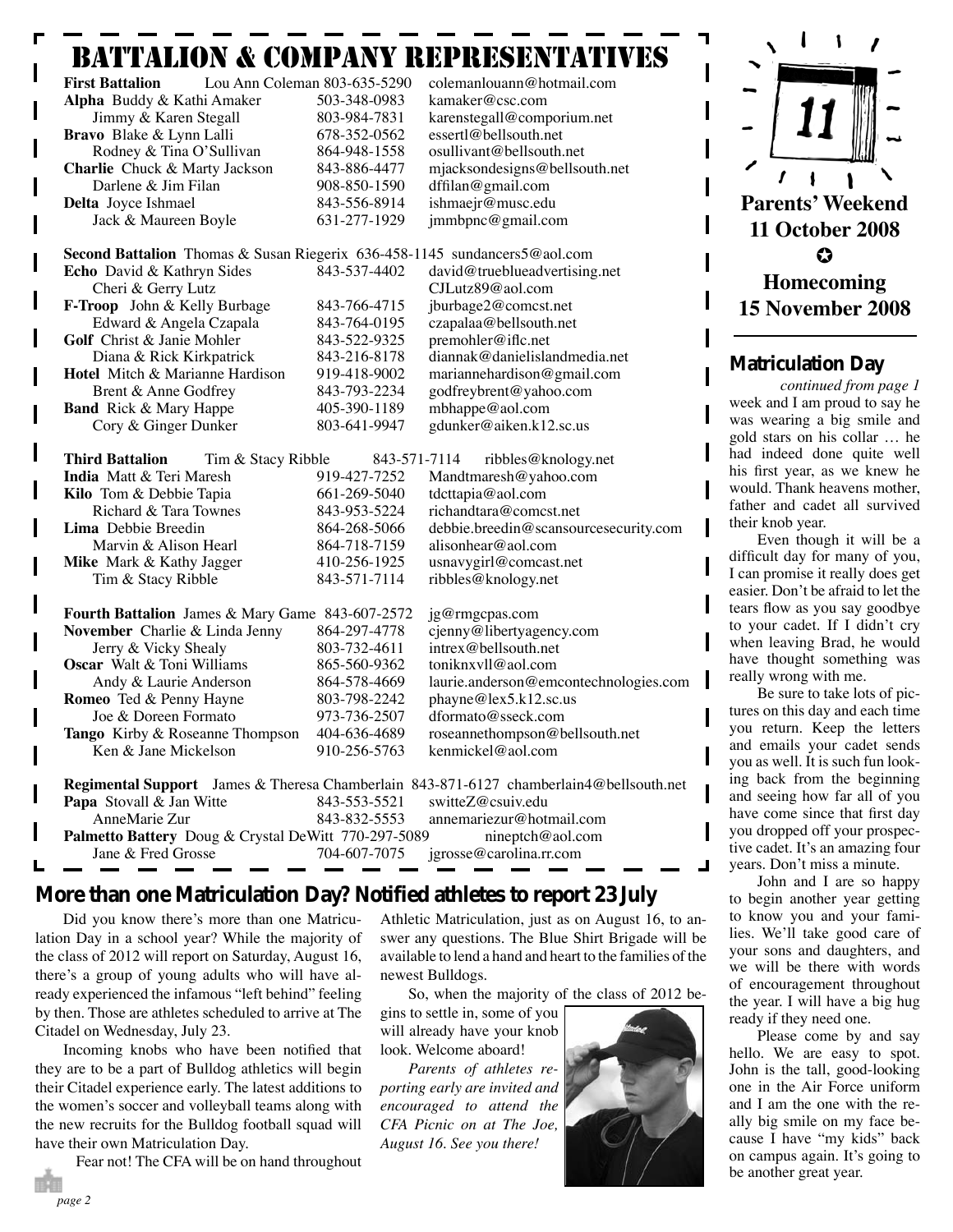## **What you're feeling is natural. Find a CFA rep in a blue shirt. We're here to help you**

#### *continued from page 1*

www.citadel.edu/admissions/c/matriculate8. htm.

 Through it all, look for the folks in Citadel blue shirts. They are Citadel Family Association (CFA) representatives who will be available to you for answers to your questions, limited assistance with logistics, and a comfortable shoulder to

lean on.

 The CFA is an organization of parents of cadets. In fact, you, by bringing your son or daughter to The Citadel, are already a member of the CFA.

 But since we've been through Matriculation Day

**CFA representatives for every company will be found at every barracks and at a tent set up outside P-T Barracks (2nd Battalion.) We're here to answer your questions and lend a sympathetic ear.**

(some of us more than once) we know what to expect and know exactly how you're feeling. We're here to help you feel better and smooth the transition from "parent" to "knob parent."

 Also plan to come that afternoon to The Joe, Charleston's baseball stadium on the southern outskirts of The Citadel's campus.



The CFA will host a barbecue where you can meet other knob parents from your knob's company (it's now your company, too), each company commander and experienced CFA members.

 The bonding experience of the Citadel doesn't just happen to knobs and cadets; it happens to families, too. And it all begins Matriculation Day. Plus there's free barbecue. What could be better?

**CFA BBQ RSVP The CFA looks forward to meeting you on Matriculation Day at the CFA barbecue. Meet other parents and your Company Reps. Share your concerns. Ask questions … and make friends that will last a lifetime. Welcome to the Citadel Family! Look for an RSVP form in the mail later this summer!**

## **Questions from incoming parents & answers from parents and Cadets who have been there**

 You have heard the stories; are they true? As the parents of an incoming knob you know your son or daughter has been accepted to one of the finest military colleges in the United States. Someone else will tell them what to do, when to do it and how to do it. You can sleep secure … sort of … knowing they will be checked in each night, awakened each morning and fed three squares a day. You may feel your work is done at Matriculation Day. But, for both parent and knob, the journey is just beginning.

 And you still have questions. The following questions (and answers) have been collected from conversations and correspondence between parents, CFA Representatives and experienced Cadets:

**Q**: What is the one piece of advice you would give to a knob that would help them succeed?

**Cadet**: *Keep a good attitude. Do your job. Stay focused on why you wanted to come to The Citadel in the first place. You will need to remind yourself of this from time to time.*

**Q**: What stands out in your memory about getting your knob ready to report for Matriculation Day?

**Parent**: *We bought the shoes and boots beforehand so they could be broken in. We encouraged our son to work on his physical training. And we asked him many times: "Are you sure this is what you want to do?" The answer was always, "yes." We reminded him of this later.* 

**Q**: What is the one thing you now know that you wish you had known before your knob reported on Matriculation Day?

#### **"As a parent, how do we prepare? … How do you survive this?"**

**Parent:** *I think what stands out the most for me is the quickness with which the knobs are whisked away from the parents [late Saturday morning]. I was utterly amazed, Cadets hugged Mom and Dad and away they went. I also didn't know that I would not be hearing from my son for a few weeks and if I had known that I would have had that set in my mind.*

**Q**. Ever think about quitting?

**Cadet**: *Sure, I do not know of anyone who* 

*didn't. But I made a commitment to stick it out for one year and as I look back, I am glad my parents were strong as they encouraged (and reminded) me many times, especially the first semester.* 

**Q**. What would you tell a knob who questions, "Did I make the right decision to come to The Citadel?"

**Cadet**: *My parents told me, "Quitting was not an option!" Remember you are one of several hundred knobs going through the same thing. Others* 

and a knob? **Parent**: *A knob's best attitude is invisibility. Be where you're supposed to be when you're supposed to be there, and be prepared. Don't do anything to draw attention to yourself. And, Mom, that includes Matriculation Day. Moist eyes and a few tears are fine. So is a hug ... but the "last hug" should be like a good handshake: not too limp, not too firm or clingy. Out and out blubbering is never a good idea. All that does is saddle a knob with the "momma's boy" label.*

*before us have made it and you can, too.*

**Q**. What advice would you give a parent

*continued on page 4*

# **2008 Citadel Football Schedule**

Aug 30 - 7 p.m. Webber International Home Sep 06 - TBA Clemson Away Sep 20 - 1 p.m. Princeton Home Sep 27 - 1 p.m. Western Carolina Home Oct 04 - 2:30 p.m. Appalachian State Away Oct  $11 - 2$  p.m. Elon Home Oct 18 - TBA Furman Away Oct 25 - TBA Samford Away Nov 01 - 1 p.m. Georgia Southern Home Nov  $08 - 1:30$  p.m. Wofford Away Nov 15 - 2 p.m. Chattanooga (Homecoming) Home Nov 22 - TBA Florida Away